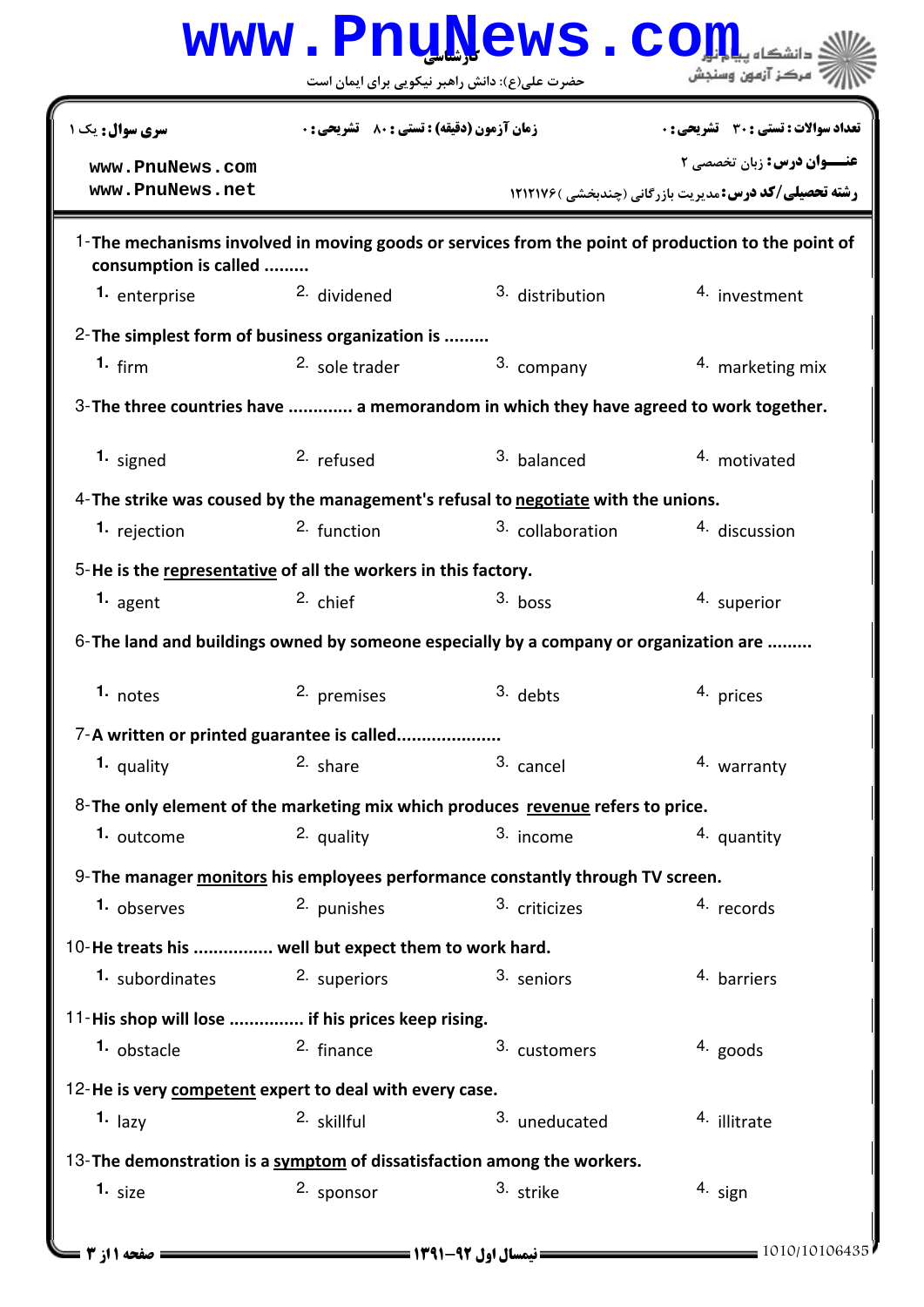|                                                                                                                  | www.PnuNews.co                                |                       |                                                              |  |  |  |
|------------------------------------------------------------------------------------------------------------------|-----------------------------------------------|-----------------------|--------------------------------------------------------------|--|--|--|
|                                                                                                                  | حضرت علی(ع): دانش راهبر نیکویی برای ایمان است |                       | مركز آزمون وسنجش                                             |  |  |  |
| سری سوال: یک ۱                                                                                                   | زمان آزمون (دقیقه) : تستی : 80 ٪ تشریحی : 0   |                       | تعداد سوالات : تستي : 30 ٪ تشريحي : 0                        |  |  |  |
| www.PnuNews.com<br>www.PnuNews.net                                                                               |                                               |                       | <b>عنــوان درس:</b> زبان تخصصی ۲                             |  |  |  |
|                                                                                                                  |                                               |                       | <b>رشته تحصیلی/کد درس:</b> مدیریت بازرگانی (چندبخشی )۱۲۱۲۱۷۶ |  |  |  |
| 14-A company which is under the same ownership as another is calledcompany.                                      |                                               |                       |                                                              |  |  |  |
| 1. developed                                                                                                     | 2. mother                                     | 3. affiliated         | 4. central                                                   |  |  |  |
| 15-There has always been a close association between these two companies.                                        |                                               |                       |                                                              |  |  |  |
| 1. connection                                                                                                    | 2. seperation                                 | 3. disagreement       | 4. conflict                                                  |  |  |  |
| 16-Something that is made in one country and brought into another usually in order to be sold there<br>is called |                                               |                       |                                                              |  |  |  |
| 1. good                                                                                                          | 2. import                                     | 3. export             | 4. commodity                                                 |  |  |  |
| 17-The performance of some workers should be enhanced by giving them extrinsic rewards.                          |                                               |                       |                                                              |  |  |  |
| 1. monitor                                                                                                       | 2. improve                                    | 3. weaken             | 4. reject                                                    |  |  |  |
| 18-There are severe penalties for refusing to comply.                                                            |                                               |                       |                                                              |  |  |  |
| $1.$ play                                                                                                        | 2. command                                    | 3. enhance            | 4. obey                                                      |  |  |  |
| 19-Manufacturers are keepinglow because of the poor economic situations.                                         |                                               |                       |                                                              |  |  |  |
| 1. targets                                                                                                       | 2. hosts                                      | 3. inventories        | 4. losses                                                    |  |  |  |
| 20-The systematic recording of financial and economic transactions and other events is<br>called                 |                                               |                       |                                                              |  |  |  |
| 1. investing                                                                                                     | <sup>2.</sup> bookkeeping                     | 3. designing          | 4. anticipating                                              |  |  |  |
| 21-A sum of money which is borrowed often from a bank and has to be paid back is called                          |                                               |                       |                                                              |  |  |  |
| $1.$ labor                                                                                                       | $2.$ boss                                     | $3.$ fee              | 4. Ioan                                                      |  |  |  |
| 22-The magazine will be published quarterly.                                                                     |                                               |                       |                                                              |  |  |  |
| 1. monthly                                                                                                       |                                               | 2. two times a year   |                                                              |  |  |  |
| 3. weekly                                                                                                        |                                               | 4. four times a year  |                                                              |  |  |  |
| 23-An official document giving you permission to own or do something for a period of time is termed<br>license.  |                                               |                       |                                                              |  |  |  |
| سند یا مد <sub>ر</sub> ک <b>1</b> ۰                                                                              | مال ودارايي 2.                                | اعتبا <sub>ر</sub> .3 | نقدينگ <i>ي</i> <sup>4</sup> ۰                               |  |  |  |
| 24-A short phrase that is used by an advertiser, organization, or other group is named slogan.                   |                                               |                       |                                                              |  |  |  |
| هزينه 1.                                                                                                         | مصرف .2                                       | شعا <sub>ر</sub> .3   | ىس <sub>ەم</sub> .4                                          |  |  |  |
|                                                                                                                  |                                               |                       |                                                              |  |  |  |
|                                                                                                                  |                                               |                       |                                                              |  |  |  |
|                                                                                                                  |                                               |                       |                                                              |  |  |  |